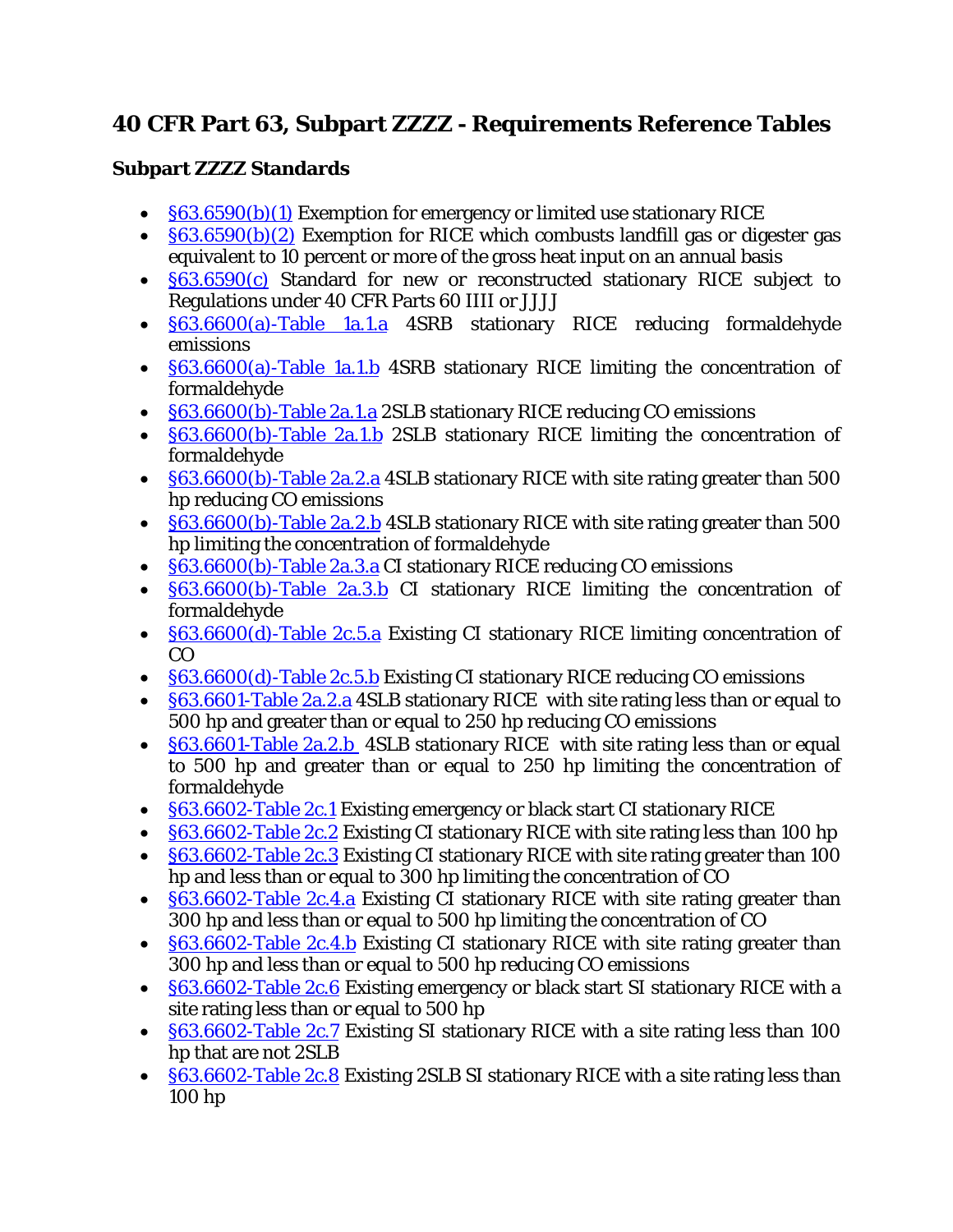- [§63.6602-Table 2c.9](https://www.tceq.texas.gov/downloads/permitting/air-rules/federal/40-cfr-63/r63zzzz.pdf#page=17) Existing 2SLB SI stationary RICE with a site rating greater than or equal to 100 hp and less than or equal to 500 hp
- [§63.6602-Table 2c.10](https://www.tceq.texas.gov/downloads/permitting/air-rules/federal/40-cfr-63/r63zzzz.pdf#page=18) Existing 4SLB stationary RICE with a site rating greater than or equal to 100 hp and less than or equal to 500 hp
- [§63.6602-Table 2c.11](https://www.tceq.texas.gov/downloads/permitting/air-rules/federal/40-cfr-63/r63zzzz.pdf#page=18) Existing 4SRB stationary RICE with a site rating greater than or equal to 100 hp and less than or equal to 500 hp
- [§63.6602-Table 2c.12](https://www.tceq.texas.gov/downloads/permitting/air-rules/federal/40-cfr-63/r63zzzz.pdf#page=19) Existing landfill or digester gas-fired stationary RICE with a site rating greater than or equal to 100 hp and less than or equal to 500 hp
- [§63.6603\(a\)-Table 2d.1](https://www.tceq.texas.gov/downloads/permitting/air-rules/federal/40-cfr-63/r63zzzz.pdf#page=20) Existing area source CI stationary RICE with a site rating less than or equal to 300 hp
- **[§63.6603\(a\)-Table 2d.2.a](https://www.tceq.texas.gov/downloads/permitting/air-rules/federal/40-cfr-63/r63zzzz.pdf#page=20)** Existing area source CI stationary RICE with a site rating greater than 300 hp and less than or equal to  $500$  hp limiting the concentration of CO
- **[§63.6603\(a\)-Table 2d.2.b](https://www.tceq.texas.gov/downloads/permitting/air-rules/federal/40-cfr-63/r63zzzz.pdf#page=21)** Existing area source CI stationary RICE with a site rating greater than 300 hp and less than or equal to 500 hp, reducing CO emissions
- [§63.6603\(a\)-Table 2d.3.a](https://www.tceq.texas.gov/downloads/permitting/air-rules/federal/40-cfr-63/r63zzzz.pdf#page=21) Existing area source CI stationary RICE with a site rating greater than 500 hp, limiting the concentration of CO
- [§63.6603\(a\)-Table 2d.3.b](https://www.tceq.texas.gov/downloads/permitting/air-rules/federal/40-cfr-63/r63zzzz.pdf#page=23) Existing area source CI stationary RICE with a site rating greater than 500 hp, reducing CO emissions
- [§63.6603\(a\)-Table 2d.4](https://www.tceq.texas.gov/downloads/permitting/air-rules/federal/40-cfr-63/r63zzzz.pdf#page=24) Existing area source emergency or black start stationary CI RICE
- [§63.6603\(a\)-Table 2d.5](https://www.tceq.texas.gov/downloads/permitting/air-rules/federal/40-cfr-63/r63zzzz.pdf#page=24) Existing area source emergency or black start stationary SI RICE; 4SLB or 4SRB with site rating greater than 500 hp operating 24 hours or less per calendar year
- [§63.6603\(a\)-Table 2d.6](https://www.tceq.texas.gov/downloads/permitting/air-rules/federal/40-cfr-63/r63zzzz.pdf#page=25) Existing area source 2SLB stationary RICE
- [§63.6603\(a\)-Table 2d.7](https://www.tceq.texas.gov/downloads/permitting/air-rules/federal/40-cfr-63/r63zzzz.pdf#page=25) Existing area source 4SLB stationary RICE with a site rating less than or equal to 500 hp
- [§63.6603\(a\)-Table 2d.8](https://www.tceq.texas.gov/downloads/permitting/air-rules/federal/40-cfr-63/r63zzzz.pdf#page=25) Existing area source 4SLB remote stationary RICE with a site rating greater than 500 hp
- [§63.6603\(a\)-Table 2d.9](https://www.tceq.texas.gov/downloads/permitting/air-rules/federal/40-cfr-63/r63zzzz.pdf#page=25) Existing area source 4SLB stationary RICE with a site rating greater than 500 hp operating more than 24 hours per calendar year
- [§63.6603\(a\)-Table 2d.10](https://www.tceq.texas.gov/downloads/permitting/air-rules/federal/40-cfr-63/r63zzzz.pdf#page=25) Existing area source 4SRB stationary RICE with a site rating less than or equal to 500 hp
- [§63.6603\(a\)-Table 2d.11](https://www.tceq.texas.gov/downloads/permitting/air-rules/federal/40-cfr-63/r63zzzz.pdf#page=26) Existing area source 4SRB remote stationary RICE with a site rating greater than 500 hp
- [§63.6603\(a\)-Table 2d.12](https://www.tceq.texas.gov/downloads/permitting/air-rules/federal/40-cfr-63/r63zzzz.pdf#page=27) Existing area source 4SRB stationary RICE with a site rating greater than 500 hp operating more than 24 hours per calendar year
- [§63.6603\(a\)-Table 2d.13](https://www.tceq.texas.gov/downloads/permitting/air-rules/federal/40-cfr-63/r63zzzz.pdf#page=28) Existing area source landfill or digester gas-fired stationary RICE
- [§63.6603\(d\)](https://www.tceq.texas.gov/downloads/permitting/air-rules/federal/40-cfr-63/r63zzzz.pdf#page=28) Existing area source CI stationary RICE with a site rating more than 300 hp certified to the Tier 1 or Tier emission standards in Table 1 of 40 CFR 89.112 choosing to comply with Table 2d
- [§63.6603\(e\)](https://www.tceq.texas.gov/downloads/permitting/air-rules/federal/40-cfr-63/r63zzzz.pdf#page=28) Existing area source CI stationary RICE with a site rating more than 300 hp certified to Tier 3 (Tier 2 for engines above 560 kW) emission standards